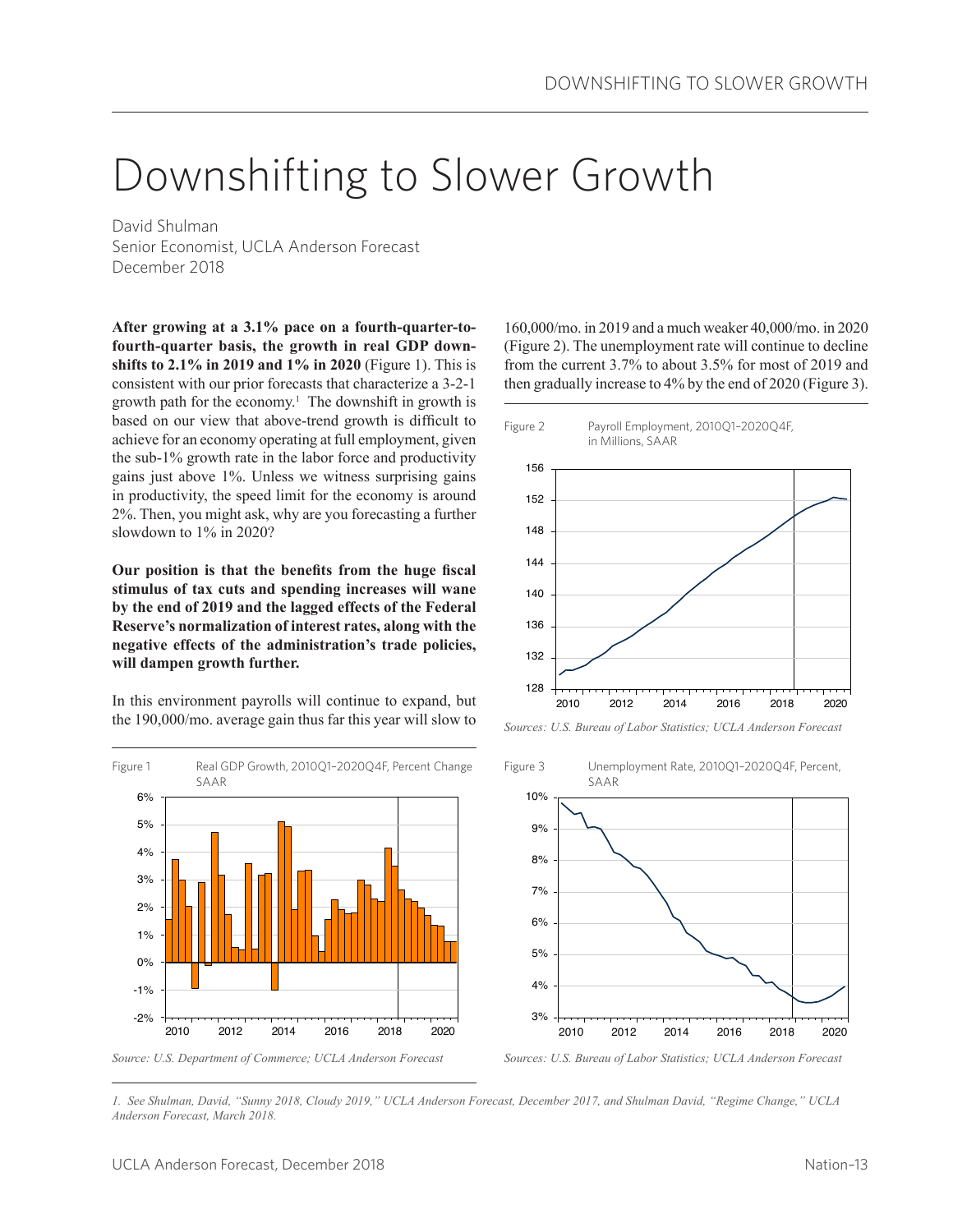### The Fed Normalizes Policy

The recent policy of Federal Reserve has been gradually normalizing interest rates. After years of holding the Federal Funds rate at 0%–0.25%, over the past two years, the rate has increased to its current 2%–2.25%, and we expect another 25-basis-point increase to 2.25%–2.50% later this month. Further we anticipate three or four rate hikes in 2019 that will bring the funds rate up to  $3.25\%$ – $3.50\%$  by late 2019 or early 2020.

Why so high? We perceive that the normalized funds rate, what the Fed calls  $R^*$ , to be equivalent to a real rate of  $1\%$ . With inflation running somewhat above 2%, that implies a normalized funds rate somewhat above 3%. We would note that prior to the financial crisis  $R^*$  was perceived to be  $4\%$ (2% real), and in the post financial crisis environment it was perceived to be 2% (0% real). We split the difference at 1% real. Given the more than 2% inflation environment we foresee along with the Fed's balance sheet shrinkage and trillion dollar federal deficits (more on all of this below), we forecast that 10-year U.S. Treasury yields will exceed 4% by yearend 2019, up from the current 3.2% (Figure 4).



*Sources: Federal Reserve Board; UCLA Anderson Forecast* 

Underpinning the Fed's move to higher interest rates are growing inflationary pressures in the economy. At long last, wage rates are increasing and employee compensation is on track to increase 3.3% in 2019 and 4.0% in 2020 (Figure 5). Simply put, the tight labor market is now showing up in the form of higher wages and benefits. Similarly, inflation as measured by the consumer price indices will approach 3% in both 2019 and 2020, largely driven by higher service sector prices (Figure 6).



*Sources: U.S. Bureau of Labor Statistics; UCLA Anderson Forecast*

Figure 6 Consumer Price Index, Headline vs. Core Inflation,

2010 2012 2014 2016 2018 2020 4% 3% 2% 1% 0%  $-1%$ Headline - Core 2010Q1–2020Q4F, %CHYA

*Sources: U.S. Bureau of Labor Statistics; UCLA Anderson Forecast*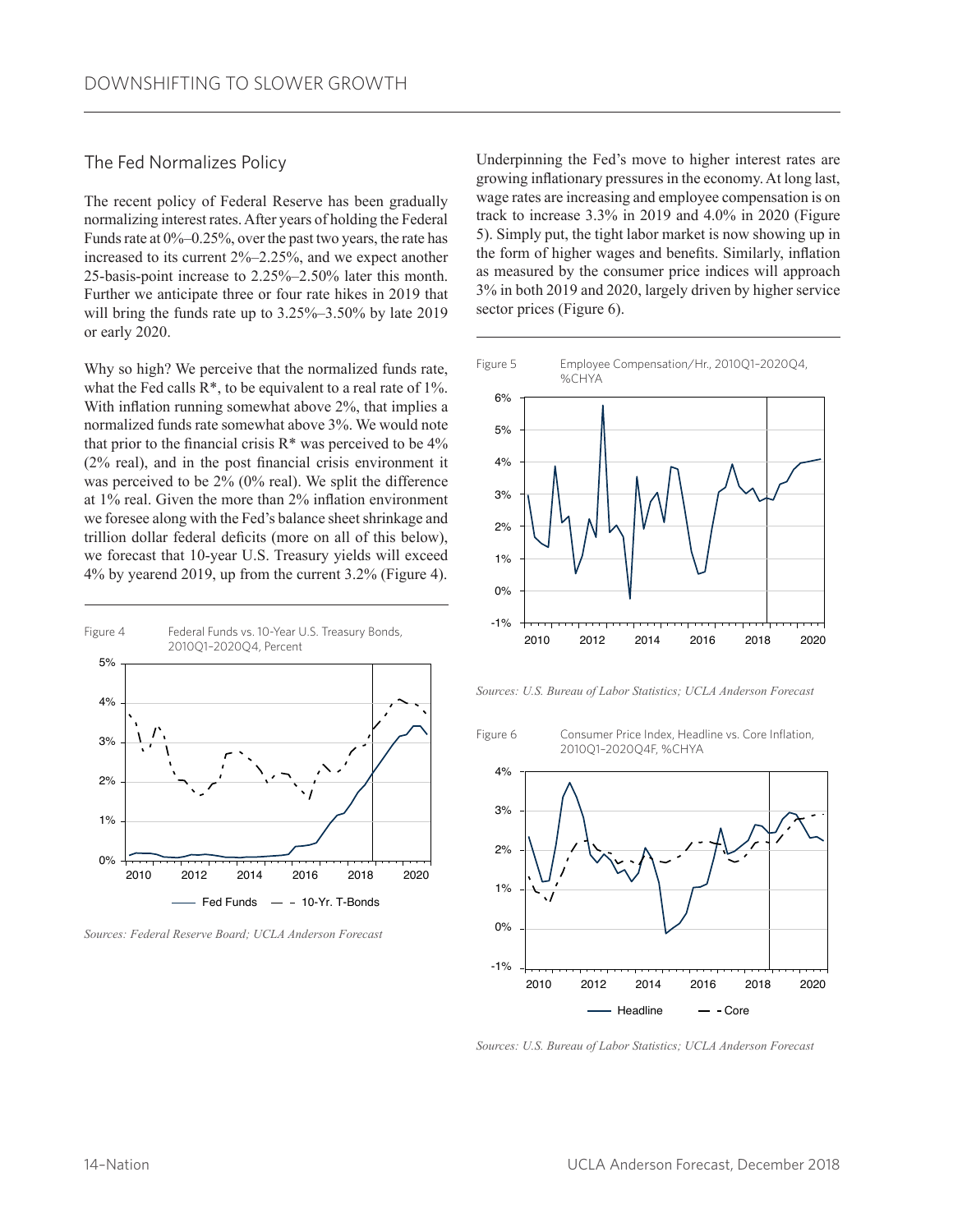

Figure 7 Federal Reserve Assets 12/18/2002 to 11/14/2018, in Millions \$

Moreover, the long end of the Treasury curve will be pressured by the Fed's balance sheet normalization program and trillion-dollar federal deficits as far as the eye can see (Figures 7 and 8). During the financial crisis and its aftermath the Fed increased its balance sheet through three rounds of quantitative easing from \$800 billion to \$4.5 trillion, an unsustainably high level for it to conduct monetary policy. Now that policy is being reversed with the Fed selling government securities on the order of \$40–\$50 billion a month. You can call this policy quantitative tightening.

However, the Fed is not the biggest seller in the market, the federal government is. The trillion-dollar deficits that we envision mean that the U.S. Treasury will be net new issuance of between \$80 and \$100 billion per month. Thus, the path for long-term interest rates is steeper. It also implies that interest payments on the debt will double from the current 1.4% to 3.1% of GDP, thereby crowding out other federal spending.



*Sources: Office of Management and Budget; UCLA Anderson Forecast*

*Sources: Federal Reserve Board, via FRED*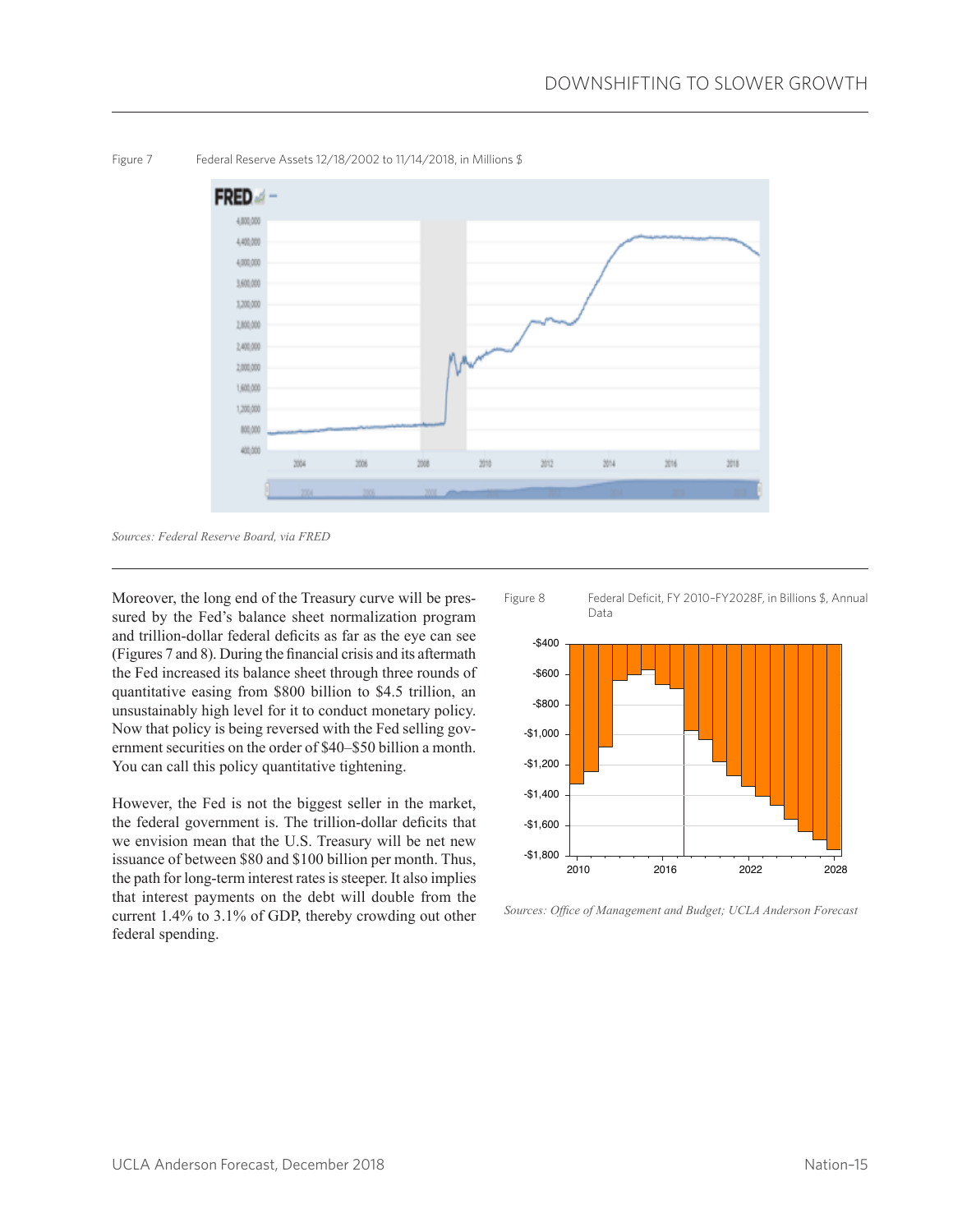#### Figure 9 S&P 500, 11/17/2017–11/16/2018



*Sources: Standard and Poor's, via BigCharts.com*

# Financial Turbulence Ahead

The recent volatility in stock prices appears to signal that the era of benign financial markets we have been used to for the past several years is coming to an end (Figure 9). Although most market pundits blame the increased volatility of Fed policy and a peak in the growth rate in corporate profits, when you look under the hood you will notice, perhaps, more serious risks facing the financial markets — namely, over-leveraged corporations and escalating trade tensions, especially with China. And don't forget that the energy, social media, banking and pharmaceutical industries will soon find themselves in the crosshairs of the newly elected Democratic House of Representatives.

While the zero and low interest rate policy of the Federal Reserve helped pull the economy out of the Great Recession and later stimulated growth, it also induced corporations to leverage up. For example, AT&T borrowed \$190 billion to finance its acquisitions of Time Warner and DIRECTV.<sup>2</sup> And AT&T was far from alone, with such debt-financed acquisitions made by Bayer, Verizon Communications, Abbott Laboratories, Walgreens Boots Alliance, CVS and Broadcom. As a result, Moody's now rates about half of all investment grade corporate bonds Baa, their lowest tier. That means the slightest of economic downturns can force many of these credits into "junk" territory. And this data does not take into account the huge issuance of less than investment grade paper over the past decade that now accounts for about half of the \$9 trillion bond market.

Further exacerbating the corporate credit situation has been the "huge deterioration," in Janet Yellen's words, in the \$1.3 trillion leveraged loan market.<sup>3</sup> Although not as overextended as the mortgage market was in the mid-2000s, the corporate debt market has the potential to trigger the next

*<sup>2.</sup> Smith, Molly, and Christopher Cannon, "A \$1 Trillion Powder Keg Threatens the Corporate Bond Market," Bloomberg, October 11, 2018.*

*<sup>3.</sup> Fleming, Sam, "Janet Yellen Sounds Alarm Over Plunging Loan Standards," Financial Times, October 24, 2018.*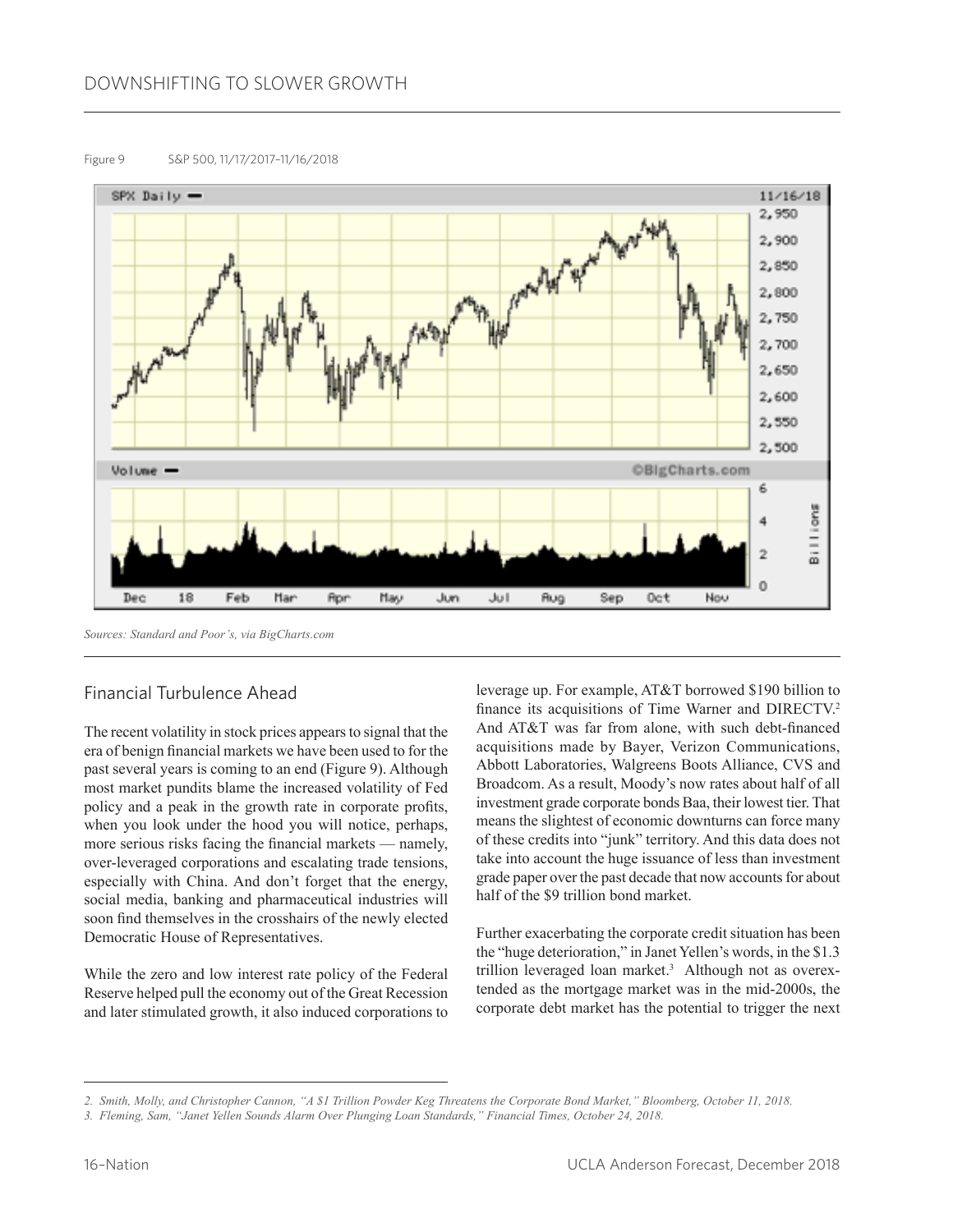

Figure 10 BofAML U.S. High-Yield Option Adjusted Spread

*Sources: Bank of America Merrill Lynch, via Fred*

recession. We do note that the credit risks we are discussing have only just begun to materialize in the bond market, with high-yield credit rising from 3.22% in early October to 4.11% in mid-November as the market responded to problems at General Electric, PG&E and oil exploration companies (Figure 10). **It is important to note here that the last three recessions had their origins in the financial markets, with the 2001 recession being caused by the collapse in the high-flying technology/telecom shares and the 1990 recession caused by overzealous lending to the commercial real estate sector.**

With respect to trade it appears that we are in the process of entering an economic cold war with China. President Trump is threatening to impose tariffs on up to 25% on all \$537 billion in Chinese imports. At an average rate of 20%, that would amount to a \$107 billion tax on the U.S. economy. Although most market participants cling to the hope that a reasonable deal can be made, we would caution them to take careful note of the recent remarks made by Vice President

Pence and former Secretary of the Treasury and Goldman Sachs CEO Henry Paulson, a longtime friend of Beijing.

Pence, speaking to Hudson Institute, said the following:

"America had hoped that economic liberalization would bring China into a greater partnership with us and with the world. Instead, China has chosen economic aggression (emphasis added), which has in in turn emboldened its growing military."

And:

"Beijing provides funding to universities, think tanks and scholars, with the understanding that they will avoid ideas that the Communist Party finds dangerous or offensive. China experts know that their visas will be delayed or denied if their research contradicts Beijing's talking points."4

*<sup>4.</sup> Seib Gerald F., "The Significance of Pence's China Broadside," The Wall Street Journal, October 9, 2018.*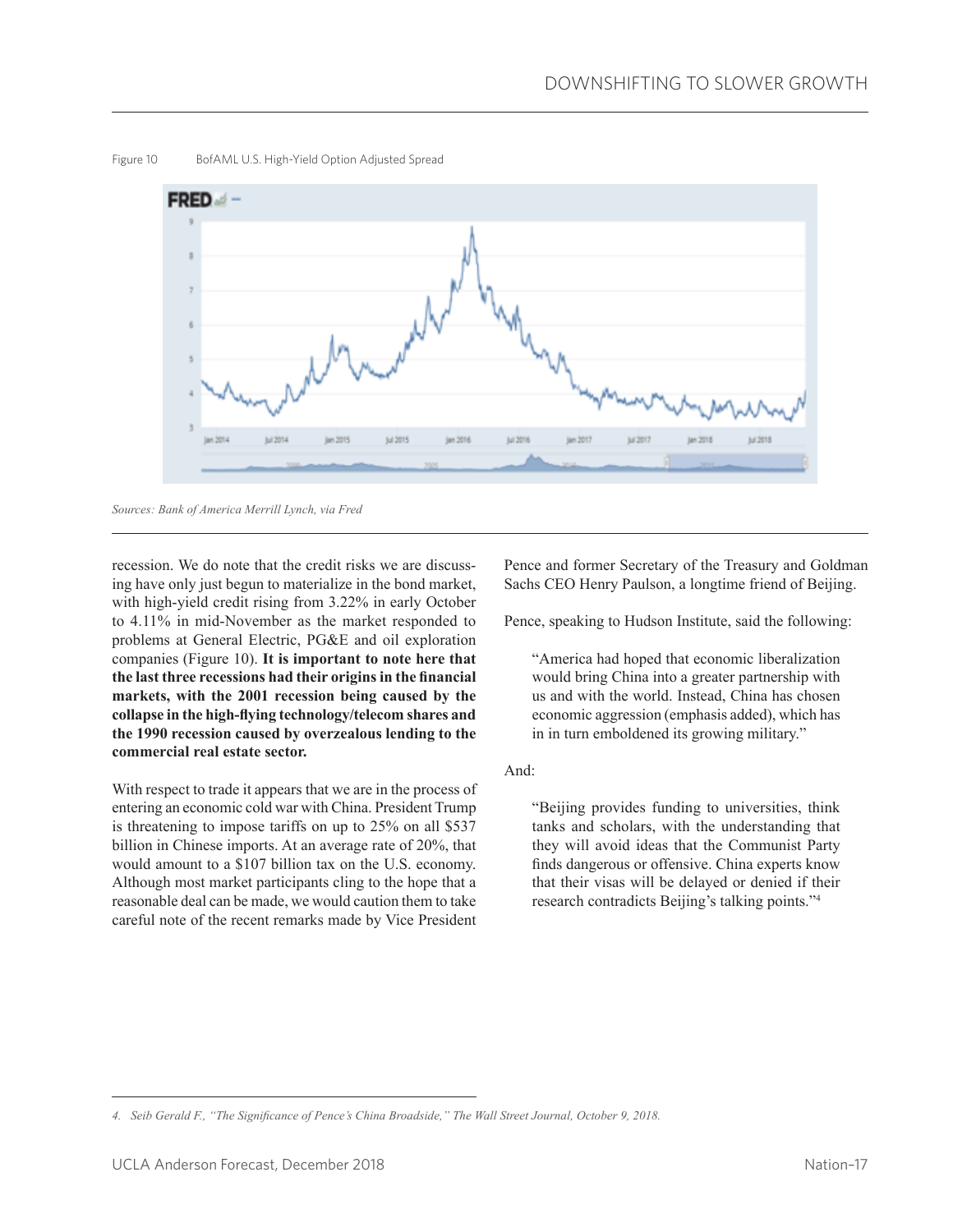

Figure 11 Shanghai Composite Index, 11/1/2017–11/16/2018

*Sources: MarketWatch.com*

Although the rhetoric coming from the Trump administration might have been expected, Henry Paulson's comments were not. Paulson has long championed engagement with China, but in his Singapore speech he noted that an "economic iron curtain" may soon descend between the two parties — the result of which would be "a long winter in U.S.-China relations" and "systemic risk of monumental proportions."<sup>5</sup>

In other words, both countries are playing with fire. In fact, China is already feeling the pain with slowing economic growth and a nearly 30% stock market decline (Figure 11). There are few winners in a trade war with lots of collateral damage.

China is not the only trade issue the markets face. With the Democrats taking control of the House of Representatives in November it is not clear that the newly signed substitute for NAFTA, the USMCA Treaty, will pass muster. Remember that the Democrats are less free-trade oriented than the Republicans, and it is our guess that, come this spring, the markets will once again be worried about the deal. The risks remain that BREXIT will blow up and Italy will slug it out with the E.U. over its nonconforming budget. **Thus, unless cooler heads prevail, our forecast is that the risks coming from the trade sector are all on the downside.**

The U.S. trade deficit continues to expand as the Trump administration unconsciously uses the trade deficit to finance the budget deficit. As long as the United States is a capital importer, it must, by definition, have a trade deficit. In real terms, the U.S. trade deficit will increase from \$914 billion this year to \$1.04 trillion and \$1.1 trillion in 2019 and 2020, respectively (Figure 12).



*Source: U.S. Department of Commerce and UCLA Anderson Forecast*

*<sup>5.</sup> Ip, Greg, "Paulson Forewarns on China," The Wall Street Journal, November 8, 2018.*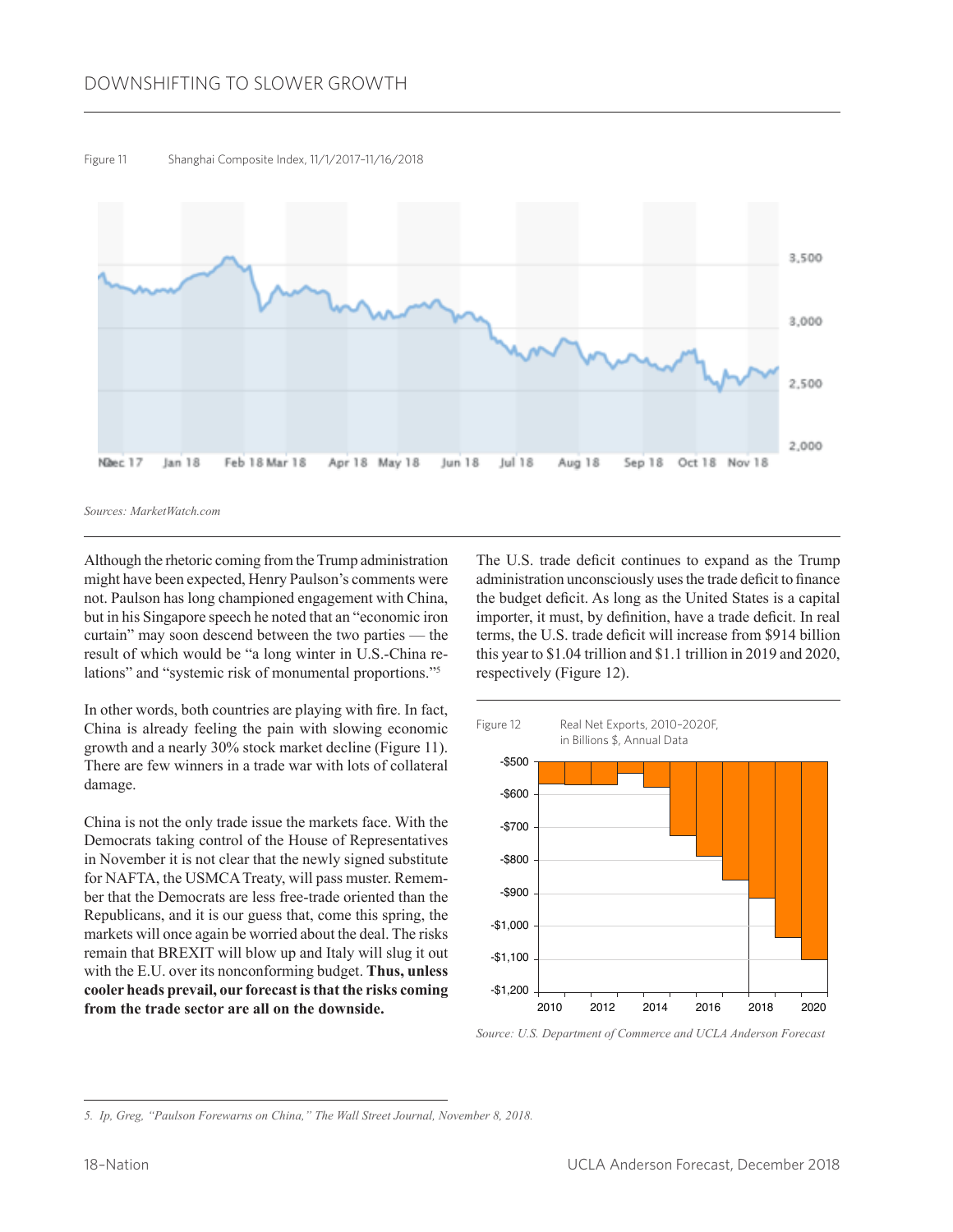### Sources of Strength and Weakness

Our main theme is that growth will gradually taper off in all of the major sectors of the economy. It looks like real consumer spending growth peaked at 4% in the second quarter and it will likely taper off to 2% by the fourth quarter of 2019 and 1.5% by the fourth quarter of 2020 (Figure 13). Although consumer spending has been strong of late, we can't say the same for housing activity. Put bluntly, housing activity remains in a rut. Housing starts will advance to 1.26 million units this year, up from 1.21 million units in 2017. We forecast further modest gains to 1.31 million and 1.32 million units in 2019 and 2020, respectively (Figure 14). This level of activity lags below the 1.4–1.5 million units that we believe to be consistent with long-run demand.

A real bright spot in the economy has been investment in intellectual property, forecast to increase a white-hot annual rate of 9% this quarter. This broad category consists of computer software, research and development and filmed



*Source: U.S. Department of Commerce and UCLA Anderson Forecast*

entertainment. To be sure, growth in this sector will taper off, though it will still be consistently growing faster than the economy as a whole (Figure 15).



*Source: U.S. Department of Commerce and UCLA Anderson Forecast*

Figure 15 Real Investment in Intellectual Property, 2010Q1– 2020Q4, Percent Change, SAAR



*Source: U.S. Department of Commerce and UCLA Anderson Forecast*